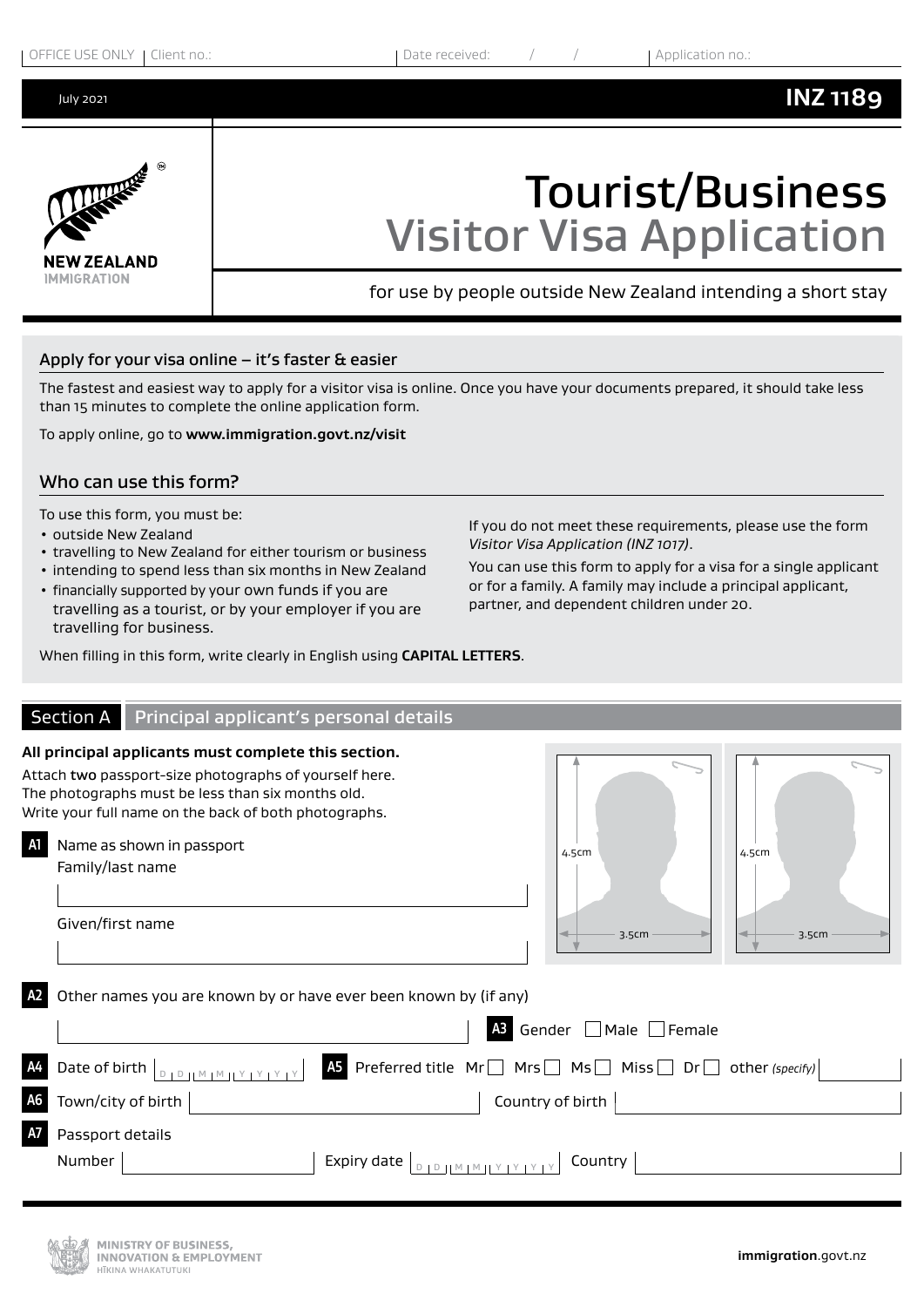|                                                                                                                                                                                  | $\Box$ Married $\quad \Box$ Partner/De facto $\quad \Box$ Engaged $\quad \Box$ Never married $\quad \Box$ Separated/Divorced $\quad \Box$ Widowed                                                                                 |  |
|----------------------------------------------------------------------------------------------------------------------------------------------------------------------------------|-----------------------------------------------------------------------------------------------------------------------------------------------------------------------------------------------------------------------------------|--|
| A <sub>9</sub><br>Do you have a national identity number, or other unique identifier that was issued to you by any government?<br>Yes National identity number/unique identifier |                                                                                                                                                                                                                                   |  |
|                                                                                                                                                                                  |                                                                                                                                                                                                                                   |  |
| $\Box$ No                                                                                                                                                                        |                                                                                                                                                                                                                                   |  |
|                                                                                                                                                                                  |                                                                                                                                                                                                                                   |  |
| <b>Section B</b><br><b>Contact details</b>                                                                                                                                       |                                                                                                                                                                                                                                   |  |
| All principal applicants must complete this section.                                                                                                                             | We prefer to contact you using email. Please provide your email address if you have one.                                                                                                                                          |  |
| Your residential address in the country you reside in.                                                                                                                           |                                                                                                                                                                                                                                   |  |
| Address                                                                                                                                                                          |                                                                                                                                                                                                                                   |  |
|                                                                                                                                                                                  | Province/region                                                                                                                                                                                                                   |  |
| Telephone (mobile)                                                                                                                                                               | Telephone (other)                                                                                                                                                                                                                 |  |
| Email                                                                                                                                                                            |                                                                                                                                                                                                                                   |  |
|                                                                                                                                                                                  |                                                                                                                                                                                                                                   |  |
| <b>B2</b><br>Name and address for communication about this application.<br>Same as address at $ B $ , or $\Box$ as below<br>Given                                                |                                                                                                                                                                                                                                   |  |
|                                                                                                                                                                                  |                                                                                                                                                                                                                                   |  |
| Company name (if applicable) and address                                                                                                                                         |                                                                                                                                                                                                                                   |  |
|                                                                                                                                                                                  |                                                                                                                                                                                                                                   |  |
|                                                                                                                                                                                  |                                                                                                                                                                                                                                   |  |
| New Zealand Business Number (if applicable)                                                                                                                                      | For help search: www.nzbn.govt.nz                                                                                                                                                                                                 |  |
| Telephone (mobile)                                                                                                                                                               | Telephone (other)                                                                                                                                                                                                                 |  |
| Email                                                                                                                                                                            |                                                                                                                                                                                                                                   |  |
|                                                                                                                                                                                  | Do you authorise the person stated at $\boxed{B2}$ to act on your behalf? $\boxed{\phantom{B2}}$ Yes<br>No                                                                                                                        |  |
| Have you received immigration advice on this application?                                                                                                                        |                                                                                                                                                                                                                                   |  |
|                                                                                                                                                                                  | You can find a definition of immigration advice at www.immigration.govt.nz/advice. Please note immigration advice does not include<br>assisting the applicant by acting as a translator or by recording information on this form. |  |
|                                                                                                                                                                                  | Yes Please make sure that your immigration adviser completes Section I: Immigration adviser's details                                                                                                                             |  |
|                                                                                                                                                                                  |                                                                                                                                                                                                                                   |  |
| No                                                                                                                                                                               |                                                                                                                                                                                                                                   |  |
|                                                                                                                                                                                  | Names and addresses of any friends, relatives, or contacts you have in New Zealand (if applicable)                                                                                                                                |  |
| Name                                                                                                                                                                             | <u> 1989 - Johann Barn, amerikansk politiker (d. 1989)</u>                                                                                                                                                                        |  |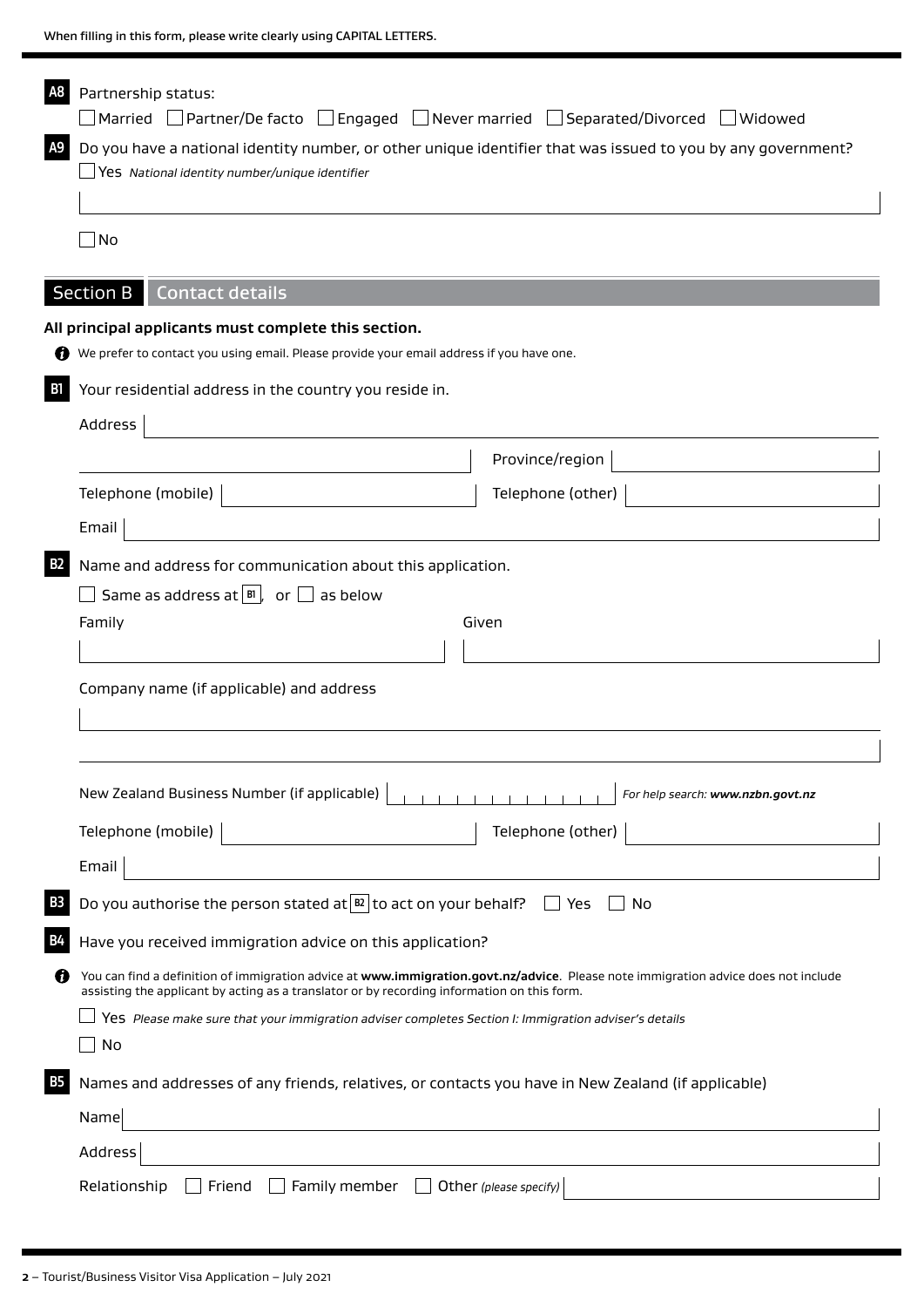| Name                                                                          |  |
|-------------------------------------------------------------------------------|--|
| Address                                                                       |  |
| Relationship $\Box$ Friend $\Box$ Family member $\Box$ Other (please specify) |  |

#### **B6** List your current and previous two employers, including periods of self-employment. Start with the current position.

| Date from<br>(DD/MM/YY) | Date to<br>(DD/MM/YY)                            | Name of employer | Location<br>(city and country) | Occupation/Job title |
|-------------------------|--------------------------------------------------|------------------|--------------------------------|----------------------|
| $\sqrt{2}$              | Present                                          |                  |                                |                      |
|                         | $\left( \begin{array}{cccc} \end{array} \right)$ |                  |                                |                      |
| $\sqrt{2}$              | $\sqrt{2}$                                       |                  |                                |                      |

New Zealand Business Number of current employer *For help search:* **www.nzbn.govt.nz** *(for New Zealand businesses only)*

#### Section C | Visa type

**All principal applicants must complete this section.**

| $\bullet$ What is the purpose of your visit to New Zealand? $\Box$ Tourism $\Box$ Business <sup>*</sup> $\Box$ Visiting family/friends |  |  |  |
|----------------------------------------------------------------------------------------------------------------------------------------|--|--|--|

\* If you are travelling for business, please enclose a letter from your employer and/or the relevant company in New Zealand to confirm the purpose of your visit

#### Section D | Partner's personal details

**All principal applicants who have ticked 'Married', 'Partner' or 'Engaged' at A8 must complete this section with their partner's personal details, whether or not the partner is included in this application. Attach two photographs of your partner only if they are included in this application.**

|                | If applicable, attach two passport-size photographs of your partner<br>here. The photographs must be less than six months old. Write your<br>partner's full name on the back of both photographs. |                                                      |       |
|----------------|---------------------------------------------------------------------------------------------------------------------------------------------------------------------------------------------------|------------------------------------------------------|-------|
|                | Partner's name as shown in passport                                                                                                                                                               |                                                      |       |
|                | Family/last name                                                                                                                                                                                  | 4.5cm                                                | 4.5cm |
|                |                                                                                                                                                                                                   |                                                      |       |
|                | Given/first name                                                                                                                                                                                  |                                                      |       |
|                |                                                                                                                                                                                                   | 3.5cm                                                | 3.5cm |
|                | Other names your partner is known by or has ever been<br>known by (if any)                                                                                                                        |                                                      |       |
|                |                                                                                                                                                                                                   | <b>D3</b> Partner's gender $\Box$ Male $\Box$ Female |       |
| D <sub>4</sub> | Partner's date of birth $\Big _{\text{D} \parallel \text{D} \parallel \text{M} \parallel \text{M} \parallel \text{Y} \parallel \text{Y} \parallel \text{Y} \parallel \text{Y}}$                   |                                                      |       |
|                | Partner's preferred title $Mr \Box Mrs \Box Mis \Box Nis \Box$ Dr $\Box$ other (specify)                                                                                                          |                                                      |       |
|                | Town/city of birth                                                                                                                                                                                | Country of birth                                     |       |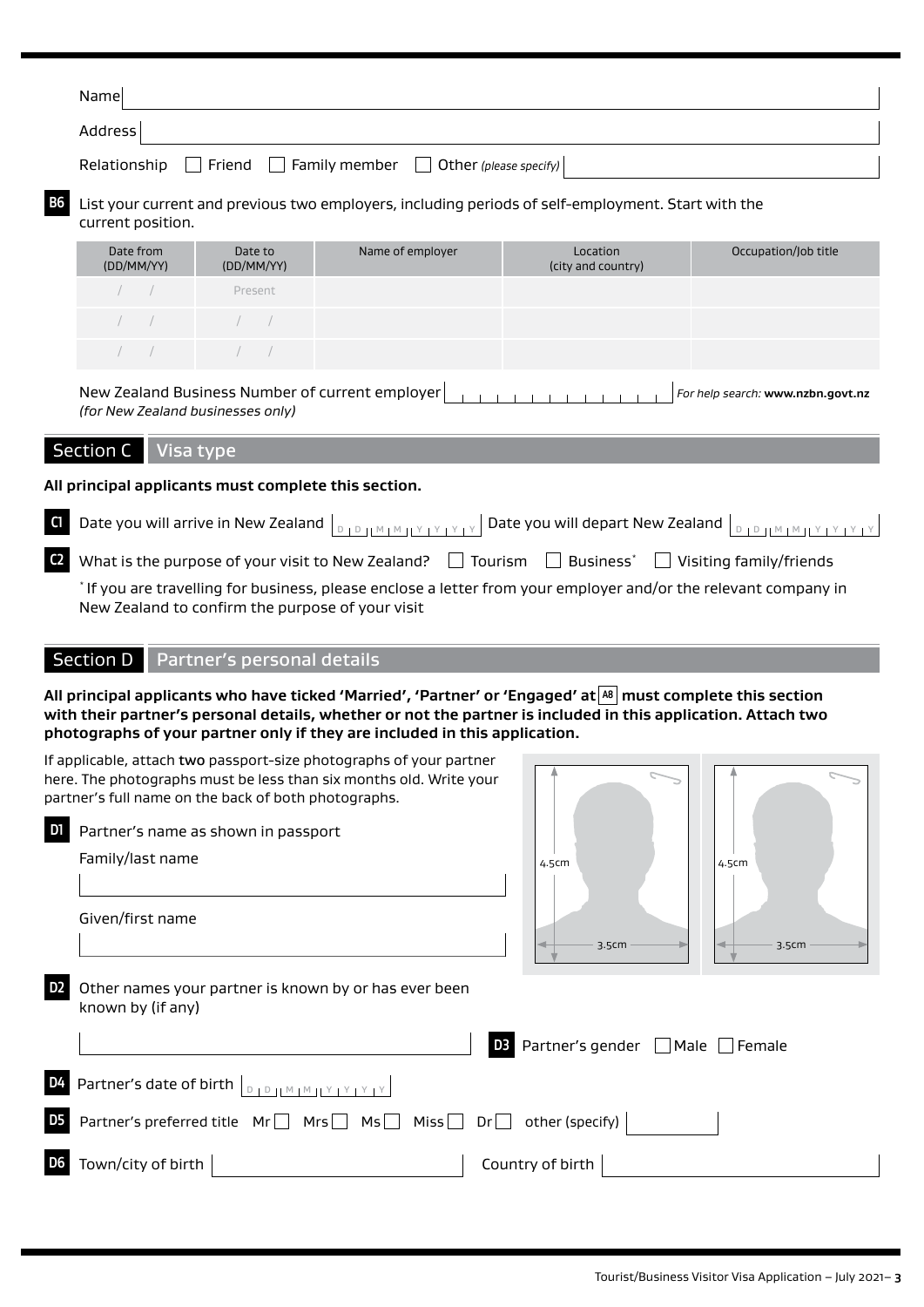|                | Partner's passport details                                                                                       |
|----------------|------------------------------------------------------------------------------------------------------------------|
|                | Expiry date $ _{\text{DIDHMIMITYAYAY}}$ Country<br><b>Number</b>                                                 |
| D <sub>8</sub> | Is your partner included in this application? $\Box$ Yes $\Box$ No                                               |
|                | Does your partner have a national identity number, or other unique identifier that was issued by any government? |
|                | $\blacksquare$ Yes Partner's national identity number/unique identifier                                          |
|                | ∣No                                                                                                              |

#### Dependent children's personal details

**You must complete this section with the details of each dependent child included in this application. If you wish to include more than two children in your visa application, please print an extra copy of this page and attach it to the form.**

#### Dependent child one

| Attach two recent passport-size photographs of the child here.<br>The photographs must be less than six months old. Write the<br>child's full name on the back of both photographs. |       |       |
|-------------------------------------------------------------------------------------------------------------------------------------------------------------------------------------|-------|-------|
| E<br>Child's name as shown in passport<br>Family/last name                                                                                                                          | 4.5cm | 4.5cm |
| Given/first name                                                                                                                                                                    | 3.5cm | 3.5cm |
| Child's gender $\Box$ Male $\Box$ Female $\Box$ Child's date of birth $\Box$<br>E <sub>2</sub>                                                                                      |       |       |
| E4<br>Child's passport details                                                                                                                                                      |       |       |
| Number                                                                                                                                                                              |       |       |
| Country                                                                                                                                                                             |       |       |
| <b>E5</b><br>Town/city of child's birth                                                                                                                                             |       |       |
| Country of child's birth                                                                                                                                                            |       |       |
| Dependent child two                                                                                                                                                                 |       |       |
| Attach two recent passport-size photographs of the child here                                                                                                                       |       |       |

ht passport-size pnotograp The photographs must be less than six months old. Write the child's full name on the back of both photographs. **E6** Child's name as shown in passport Family/last name Given/first name **E7** Child's gender Male Female **E8** Child's date of birth <sup>D</sup> <sup>D</sup> <sup>M</sup> <sup>M</sup> <sup>Y</sup> <sup>Y</sup> <sup>Y</sup> <sup>Y</sup> 4.5cm  $3.5cm$   $\rightarrow$   $\rightarrow$  3.5cm  $4.5cm$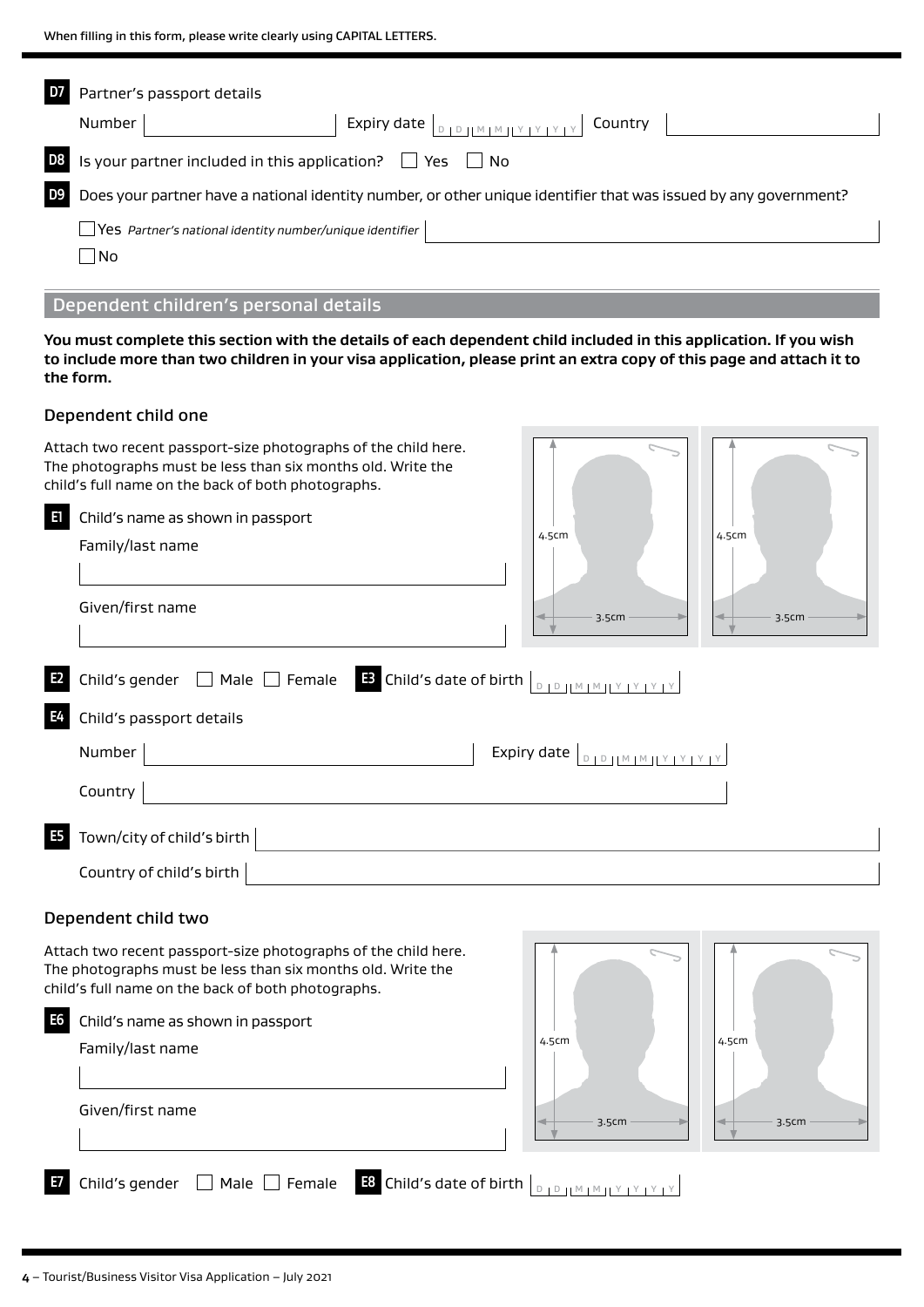| E9             | Child's passport details                                                                                                                                                                                                                                                         |
|----------------|----------------------------------------------------------------------------------------------------------------------------------------------------------------------------------------------------------------------------------------------------------------------------------|
|                | Number<br>Expiry date $\left\lfloor \frac{D}{D} \right\rfloor \left\lfloor \frac{M}{M} \right\rfloor \left\lfloor \frac{Y}{Y} \right\rfloor \left\lfloor \frac{Y}{Y} \right\rfloor$                                                                                              |
|                | Country                                                                                                                                                                                                                                                                          |
| E10            | Town/city of child's birth                                                                                                                                                                                                                                                       |
|                | Country of child's birth                                                                                                                                                                                                                                                         |
|                | <b>Section F</b><br><b>Health</b>                                                                                                                                                                                                                                                |
|                | All principal applicants must complete this section.                                                                                                                                                                                                                             |
| F1             | Do you or any person included in this application have tuberculosis (TB)?<br>No<br>$\vert$   Yes                                                                                                                                                                                 |
| F <sub>2</sub> | Do you or any person included in this application have any medical condition that requires, or may require,<br>one of the following during your stay in New Zealand?                                                                                                             |
|                | No<br>• Renal dialysis<br>Yes                                                                                                                                                                                                                                                    |
|                | • Hospital care<br><b>Yes</b><br>No                                                                                                                                                                                                                                              |
|                | Yes  <br>No l<br>• Residential care<br>Residential care is defined as in-patient care for people with psychiatric, sensory or intellectual disabilities or<br>live-in facilities for the aged.                                                                                   |
|                | Are you or any person included in this application pregnant?<br>No<br>l Yes                                                                                                                                                                                                      |
|                | If you have answered Yes to any of the questions in $ \mathbf{F} $ to $ \mathbf{B} $ , please provide details.                                                                                                                                                                   |
|                |                                                                                                                                                                                                                                                                                  |
|                |                                                                                                                                                                                                                                                                                  |
|                |                                                                                                                                                                                                                                                                                  |
|                |                                                                                                                                                                                                                                                                                  |
|                |                                                                                                                                                                                                                                                                                  |
|                | <b>Section G</b><br>Character                                                                                                                                                                                                                                                    |
|                | All applicants must complete this section.                                                                                                                                                                                                                                       |
|                | Note: if your application is declined for character reasons, Immigration New Zealand may place a notation in your passport indicating that you<br>applied for a visa for New Zealand.                                                                                            |
| G1             | Have you, or anyone included in this application, been convicted at any time of any offence, including any driving<br>offence? Please note that this includes any conviction(s) outside of New Zealand subsequently cleared or wiped by 'clean slate' legislation.<br>Yes.<br>No |
| G <sub>2</sub> | Are you, or is anyone included in this application, currently:                                                                                                                                                                                                                   |
|                | • under investigation<br>Yes<br>No                                                                                                                                                                                                                                               |

| ander investigation.     |                      |
|--------------------------|----------------------|
| • wanted for questioning | $\Box$ Yes $\Box$ No |
|                          |                      |

 $\bullet$  facing charges

for any offence in any country?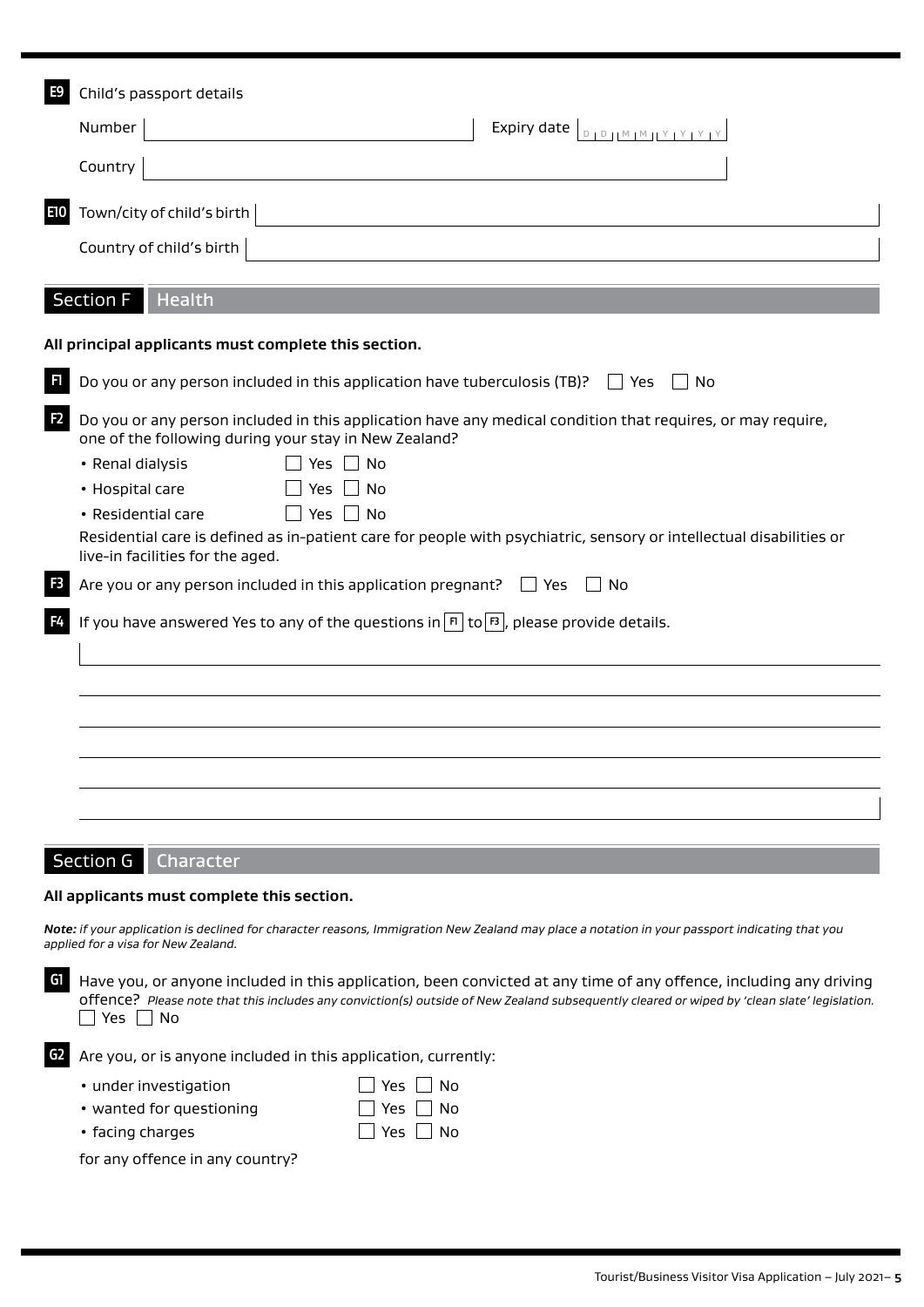Have you, or has anyone included in this application, ever been: **G3**

| $\cdot$ excluded      | $\Box$ Yes $\Box$ No |
|-----------------------|----------------------|
| • refused entry       | $\Box$ Yes $\Box$ No |
| • removed or deported | $\Box$ Yes $\Box$ No |

from any country, excluding New Zealand?

Have you, or has anyone included in this application, ever been refused a visa/permit to visit, work, study or reside in any country, excluding New Zealand?

 $\Box$  Yes  $\Box$  No

**G4**

**G5**

Have you, or has anyone included in this application, ever been a member of, or adhered to, any terrorist organisation?

 $\Box$  Yes  $\Box$  No

Have you, or has anyone included in this application, had (or currently have) an association with, membership of, or involvement with, any government, regime, group or agency that has advocated or committed war crimes, crimes against humanity and/or other gross human rights abuses? **G6**

 $\Box$  Yes  $\Box$  No

If you have answered yes to any of the questions above give full details. This includes full details of any charges, convictions and the sentence or penalty imposed. Continue on a separate piece of paper if necessary.

#### Section H  $\vert$  Declaration by applicant

#### **All of the people included in this application must complete this section.**

I have provided true and correct answers to the questions in this form.

I understand that if false or misleading information is submitted, my application may be declined without further warning.

I will inform Immigration New Zealand of any relevant fact or change of circumstances that may (i) affect the decision on my application for a visa, or (ii) affect the decision to grant entry permission based on the visa for which I am applying.

I agree to leave New Zealand before my visa expires. If I remain in New Zealand after my visa has expired, I may be deported by Immigration New Zealand.

I understand that I am not entitled to free health care in New Zealand, and I will pay for any health care or medical assistance I may require in New Zealand.

If my partner is included in this application, we declare we are living together in a genuine and stable partnership.

I understand that if I have received immigration advice from an immigration adviser and if that immigration adviser is not licensed under the Immigration Advisers Licensing Act 2007 when they should be, Immigration New Zealand will return my application.

If I undertake a course of study while in New Zealand, I authorise Immigration New Zealand to provide information about my immigration status to my education provider, including via the online VisaView system.

I authorise Immigration New Zealand to provide information about my health and my immigration status to any health service agency. I authorise any health service agency to provide information about my health to Immigration New Zealand.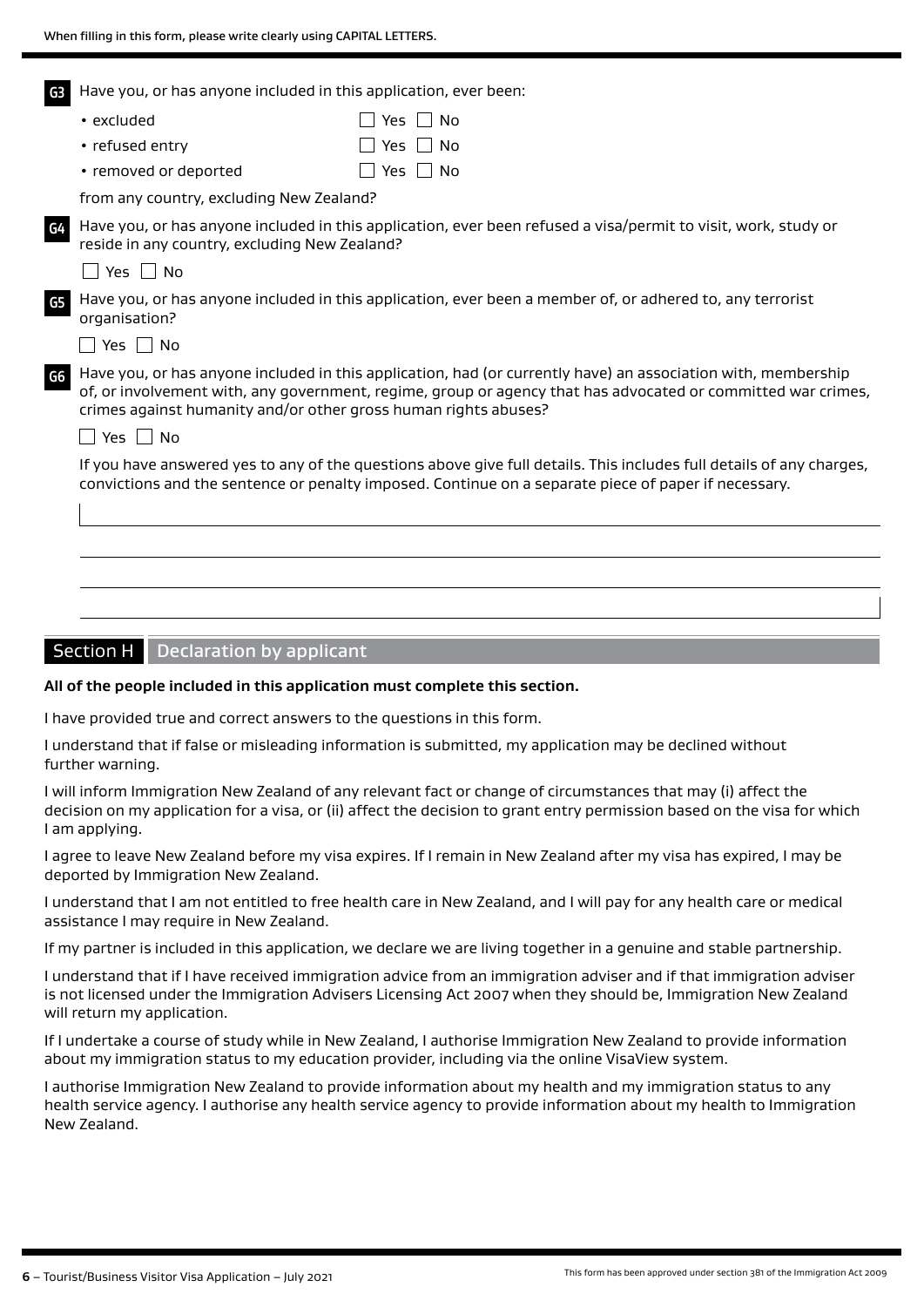I authorise Immigration New Zealand to make any necessary enquiries about information on this form and/or accompanying documentation, so that they can:

- make a decision on this application
- answer enquiries about my immigration status once my application has been decided.

I authorise any agency whether in New Zealand or overseas, including but not limited to border or immigration agencies, education providers, financial institutions, foreign embassies, government authorities, healthcare providers, police or other law enforcement agencies, that holds information (including personal information) related to information on this application form and/or accompanying documentation to disclose that information to Immigration New Zealand.

| Signature of principal applicant                                                | .<br>דין צן צן צן צון ™ד ™ וו<br>Date |
|---------------------------------------------------------------------------------|---------------------------------------|
| Signature of partner                                                            | Date                                  |
| Signature of dependent child                                                    | Date $ $                              |
| Signature of dependent child                                                    | Date                                  |
| Signature of parent or guardian if principal applicant is under 18 years of age |                                       |
|                                                                                 | Date $ $<br>$1011M1M11Y1Y1Y1Y$        |

#### Section I Immigration adviser's details

**This section must be completed by the applicant's immigration adviser. If the applicant does not have an immigration adviser, this section does not have to be completed. If you have assisted the applicant solely by acting as a translator or by recording information on the form, you do not have to complete this section. Complete Section J: Declaration by person assisting the applicant instead.**

**I** Tick the one option that applies to you.

I am a licensed immigration adviser under the New Zealand Immigration Advisers Licensing Act 2007. *Go to* **I2**

I am exempt from licensing under the New Zealand Immigration Advisers Licensing Act 2007. *Go to*  $|3|$ 

*If you are unlicensed when you should be licensed under the Immigration Advisers Licensing Act 2007, Immigration New Zealand will return your client's application. It is an offence to provide immigration advice without holding a licence, unless you are exempt.*

| $\mathbf{\Sigma}$ Licensed advisers. Licence type |  | full $\Box$ provisional $\Box$ |  | l limited List conditions specified in the register. |
|---------------------------------------------------|--|--------------------------------|--|------------------------------------------------------|
|---------------------------------------------------|--|--------------------------------|--|------------------------------------------------------|

|    | Licence number $ 2, 0 $<br>Go to Section J: Declaration by person assisting the applicant.                                                                                                                                                                                        |
|----|-----------------------------------------------------------------------------------------------------------------------------------------------------------------------------------------------------------------------------------------------------------------------------------|
| IЗ | <b>Exempt from licensing.</b> Tick one box below to show why you are exempt from licensing.                                                                                                                                                                                       |
|    | I provided immigration advice in an informal or family context only, and I did not provide the advice systematically<br>or for a fee.                                                                                                                                             |
|    | I am a New Zealand member of Parliament or member of their staff and I provided immigration advice as part of my<br>employment agreement.                                                                                                                                         |
|    | am a foreign diplomat or consular staff.                                                                                                                                                                                                                                          |
|    | I am an employee of the New Zealand public service and I provided immigration advice within the scope of my<br>employment agreement.                                                                                                                                              |
|    | I am a lawyer and I hold a current practising certificate as a barrister or as a barrister and solicitor of the High<br>Court of New Zealand.                                                                                                                                     |
|    | I am employed by, or I am working as a volunteer for, a New Zealand community law centre where at least one<br>lawyer is on the employing body of the community law centre or is employed by or working as a volunteer for<br>the community law centre in a supervisory capacity. |
|    | am employed by, or I am working as a volunteer for, a New Zealand citizens advice bureau.                                                                                                                                                                                         |
|    |                                                                                                                                                                                                                                                                                   |

*Go to Section J: Declaration by person assisting the applicant.*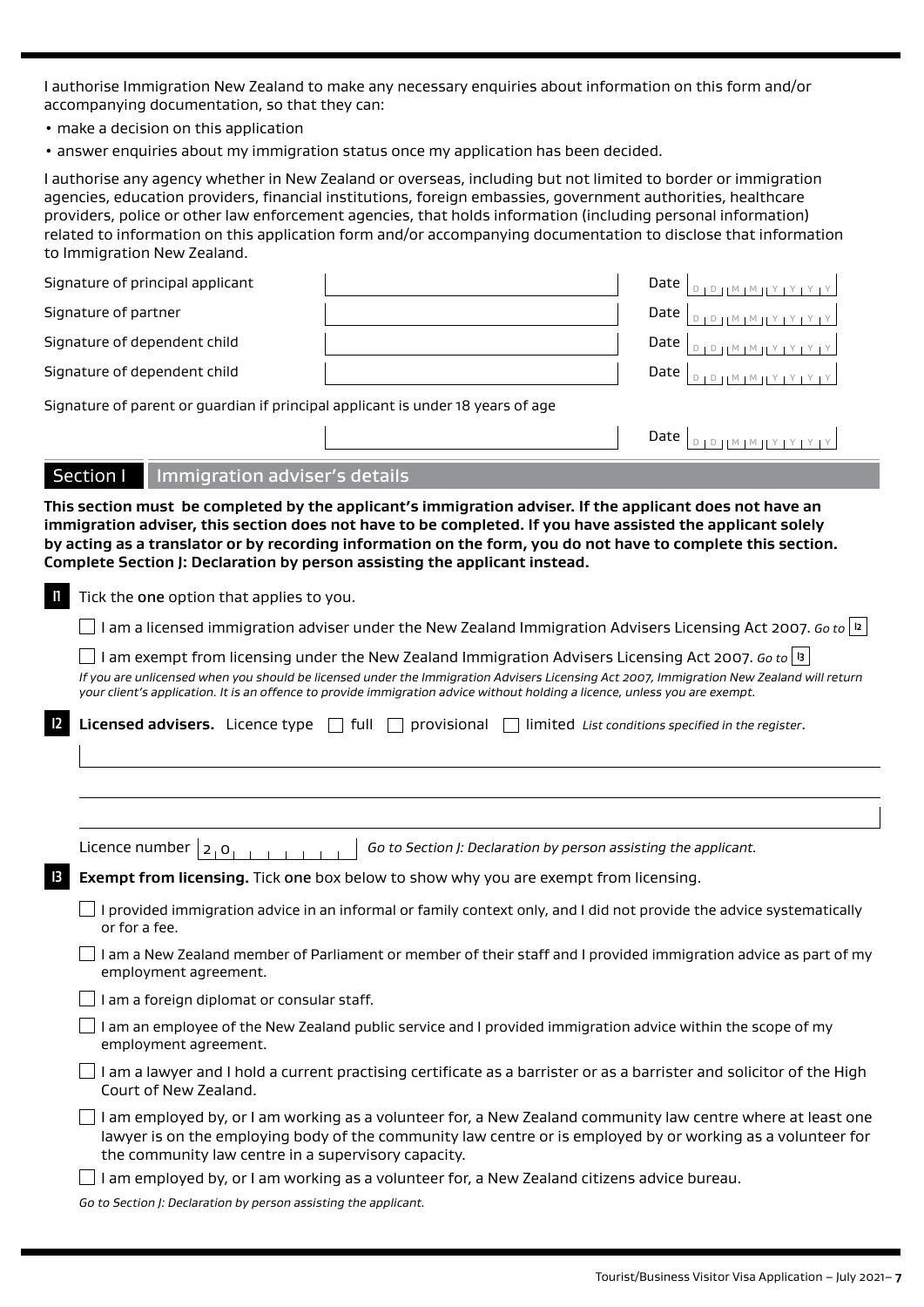|  | Section J Declaration by person assisting the applicant |  |  |  |
|--|---------------------------------------------------------|--|--|--|
|--|---------------------------------------------------------|--|--|--|

#### **This section must be completed and signed by any person who has assisted the applicant by providing immigration advice, explaining, translating, or recording information on the form for the applicant. If the applicant does not have an immigration adviser, and no one helped the applicant to fill in this form, this section does not have to be completed.**

*If you are unlicensed when you should be licensed under the Immigration Advisers Licensing Act 2007, Immigration New Zealand will return your client's application. It is an offence to provide immigration advice without holding a licence. For more information, go to the Immigration Advisers Authority website [www.iaa.govt.nz](https://www.immigration.govt.nzwww.iaa.govt.nz), or email [info@iaa.govt.nz](mailto:info@iaa.govt.nz) or write to them at PO Box 6222, Wellesley Street, Auckland 1141, New Zealand.*

| Name and address of person assisting applicant                   |                                   |
|------------------------------------------------------------------|-----------------------------------|
| $\Box$ Same as address given at $\boxed{B2}$ or $\Box$ as below. |                                   |
| Family/last name                                                 | Given/first name(s)               |
|                                                                  |                                   |
| Company name (if applicable) and address                         |                                   |
|                                                                  |                                   |
| New Zealand Business Number (if applicable)                      | For help search: www.nzbn.govt.nz |
| Telephone (daytime)                                              | Telephone (evening)               |
| Email<br>Fax                                                     |                                   |

I understand that after the applicant has signed this form it is an offence for me to change or add further information, or change or add any documents attached to the form, without making a statement identifying what information or material has been changed, added or attached and by whom. If I make these changes or additions, I must state on the form what they were, who made them and the reason they were made.

I understand that the maximum penalty for this offence is a fine of up to NZ\$100,000 and/or a term of imprisonment of up to seven years.

I certify that the applicant asked me to help them complete this form and any additional forms. I certify that the applicant agreed that the information provided was correct before signing the declaration.

 $\Box$  I have assisted the applicant as an interpreter/translator

 $\Box$  I have assisted the applicant with recording information on the form

I have assisted the applicant in another way. *Specify*

 $\Box$  I have provided immigration advice (as defined in the Immigration Advisers Licensing Act 2007) and my details in Section I: Immigration adviser's details are correct.

Date  $\vert_{\text{D}}$  person  $\vert$   $\text{M}$  M  $\vert$   $\text{M}$  Y  $\vert$  Y  $\vert$  Y  $\vert$  Y  $\vert$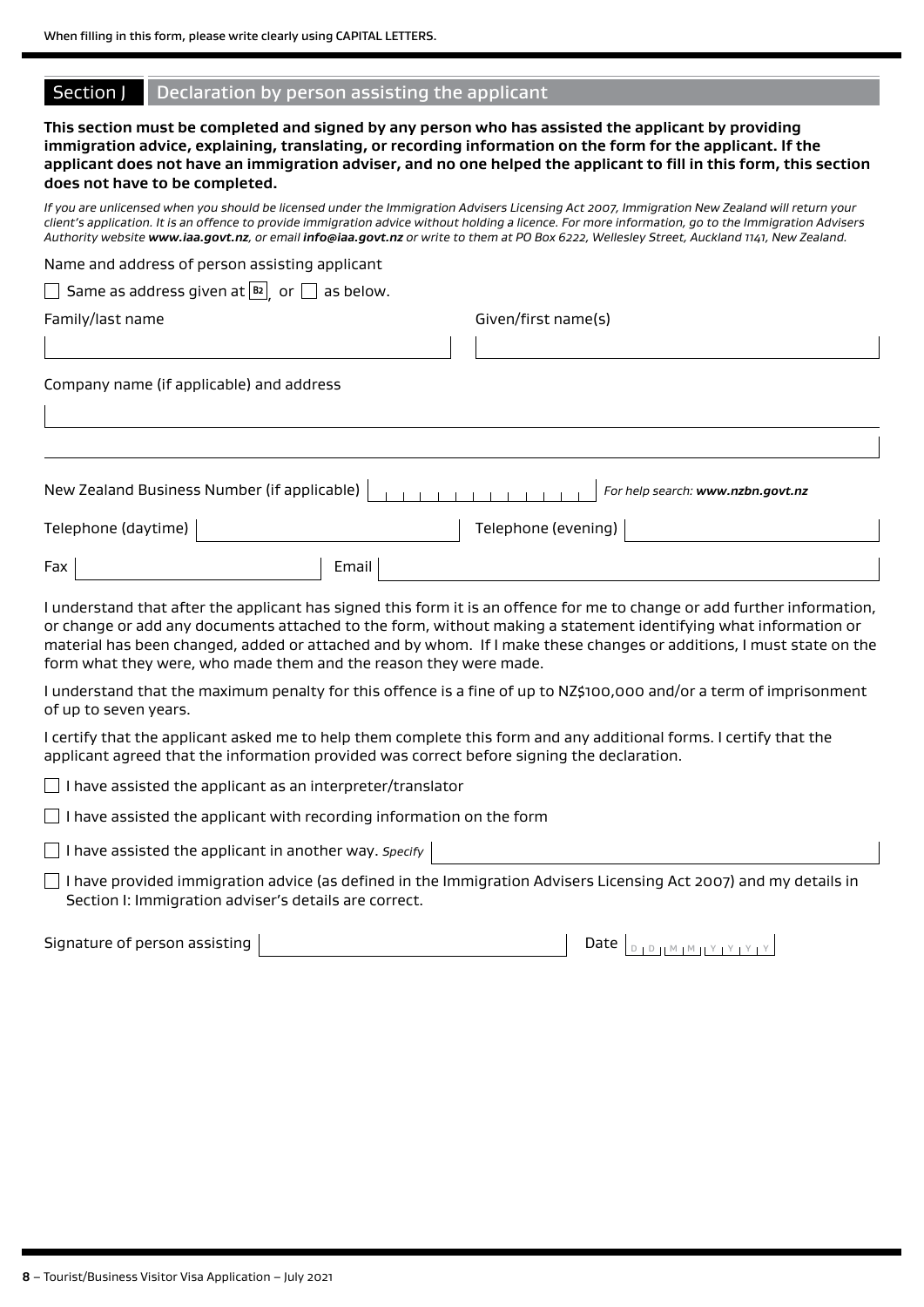### Where to send your application

Go to **[www.immigration.govt.nz/contactus](https://www.immigration.govt.nzwww.immigration.govt.nz/contactus)** to check which Immigration branch will process your application.

#### About the information you provide

Immigration New Zealand collects the information about you on this form to decide whether you are eligible for a visa. We may also use the information to contact you for research purposes or to advise you on immigration matters.

Collecting the information is authorised by the Immigration Act 2009 and the Immigration Regulatio made under that Act. You do not have to provide the information, but if you do not we are likely to decline your application.

The information we collect may also be used to determine whether you are allowed to board a flight to New Zealand. We will not share your personal information with airline check-in agents; however, we will send a boarding message to the airline check-in agent based on the information you have provided in this form.

Immigration New Zealand may also share the information you have provided with other governmer agencies that are entitled to it by law, or with other agencies (as you have agreed in the declaration).

You are able to ask for the information we hold about you and have any of it corrected if you think it is necessary. The address of Immigration New Zealand is PO Box 1473, Wellington 6140, New Zealand. This is not where your application should be sent.

#### Application checklist

| <b>OFFICE</b><br><b>LISE</b><br><b>ONLY</b> | Information and documents you must supply                                                                     | CHECK<br><b>IIST</b> |
|---------------------------------------------|---------------------------------------------------------------------------------------------------------------|----------------------|
|                                             | I have completed and signed the application form.                                                             |                      |
|                                             | I have provided my application fee and levies.                                                                |                      |
|                                             | I have attached my passport or travel document.                                                               |                      |
|                                             | I have attached two recent passport-size photographs.                                                         |                      |
|                                             | I have attached my itinerary.                                                                                 |                      |
|                                             | I have attached evidence of funds for support.                                                                |                      |
|                                             | I have attached a letter from my employer regarding my<br>purpose in New Zealand (if travelling for business) |                      |

\*While you can provide a certified copy of your passport with your application, we highly recommend you provide your original passport. This will enable us to process your application faster and it may be needed to complete your application. Please note during the processing of an application an immigration officer may request any document, including your original passport.

Section K Paying your application fee and levies

To find out how much to pay, payment methods, where to send your application, and how long a decision may take, see **www.immigration.govt.nz/fees**.

#### Your application fee and immigration levy

|    | Amount you are paying:                                                                                                     |
|----|----------------------------------------------------------------------------------------------------------------------------|
|    | Amount                                                                                                                     |
|    | Currency<br>(e.g. NZD, USD, RMB)                                                                                           |
| ns | Application number<br>(office use only)                                                                                    |
|    | Credit/debit card details                                                                                                  |
|    | Mastercard<br>Visa                                                                                                         |
|    | Name of cardholder                                                                                                         |
|    | Card number                                                                                                                |
| ٦t |                                                                                                                            |
|    | CVC/CVV number                                                                                                             |
|    | Note: Your CVC/CVV number is the three-digit number found on the<br>signature strip on the back of your credit/debit card. |
|    | $D_1 D_1 M_1 M_1 Y_1 Y_1 Y_1 Y_2$<br>Expiry date                                                                           |
|    | Signature of cardholder                                                                                                    |
|    |                                                                                                                            |

# *Date*  $D_1D_1M_1M_1Y_1Y_1Y_1Y_2$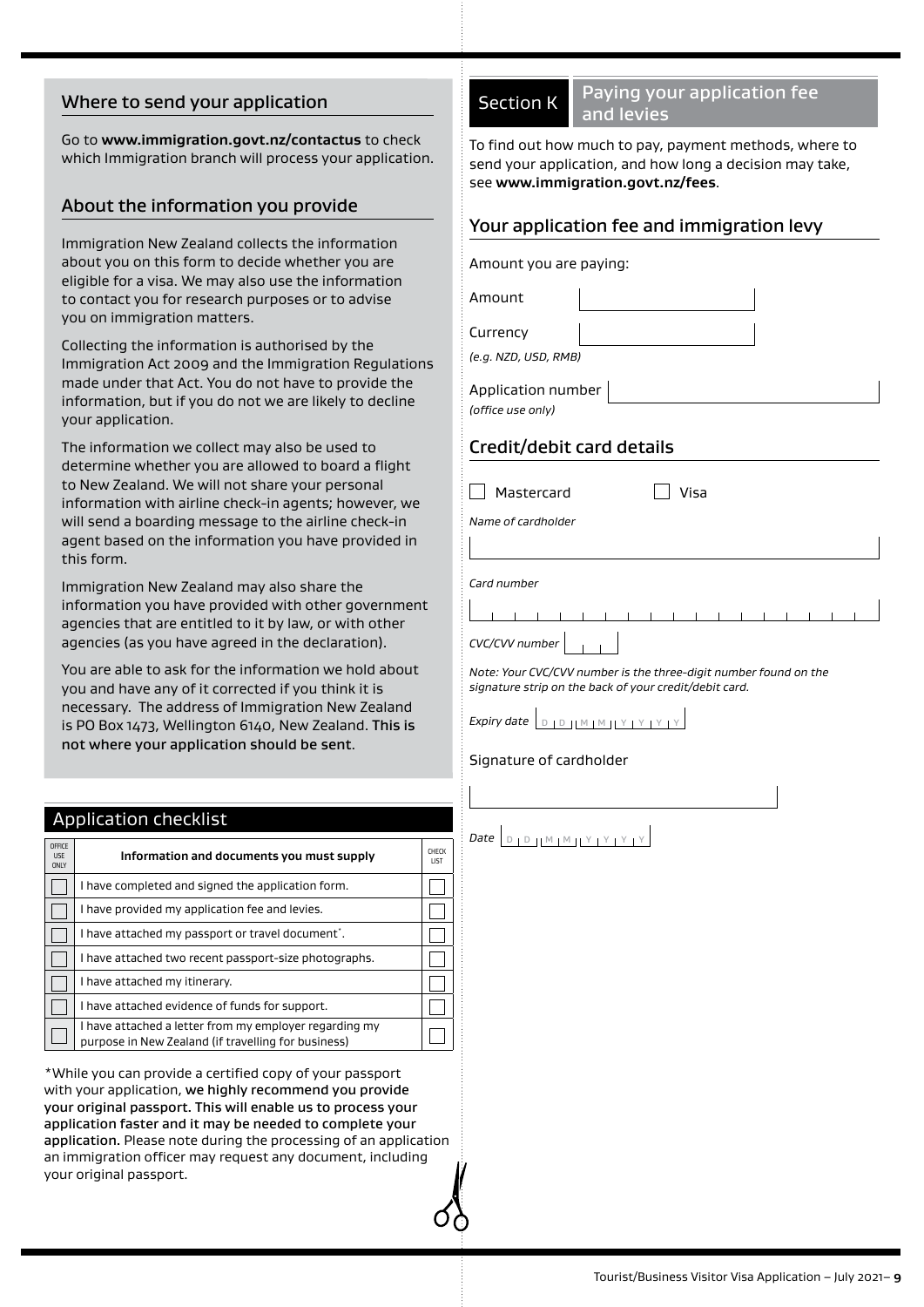## Returning your documents

Please return documents to me by secure post at the address given at: